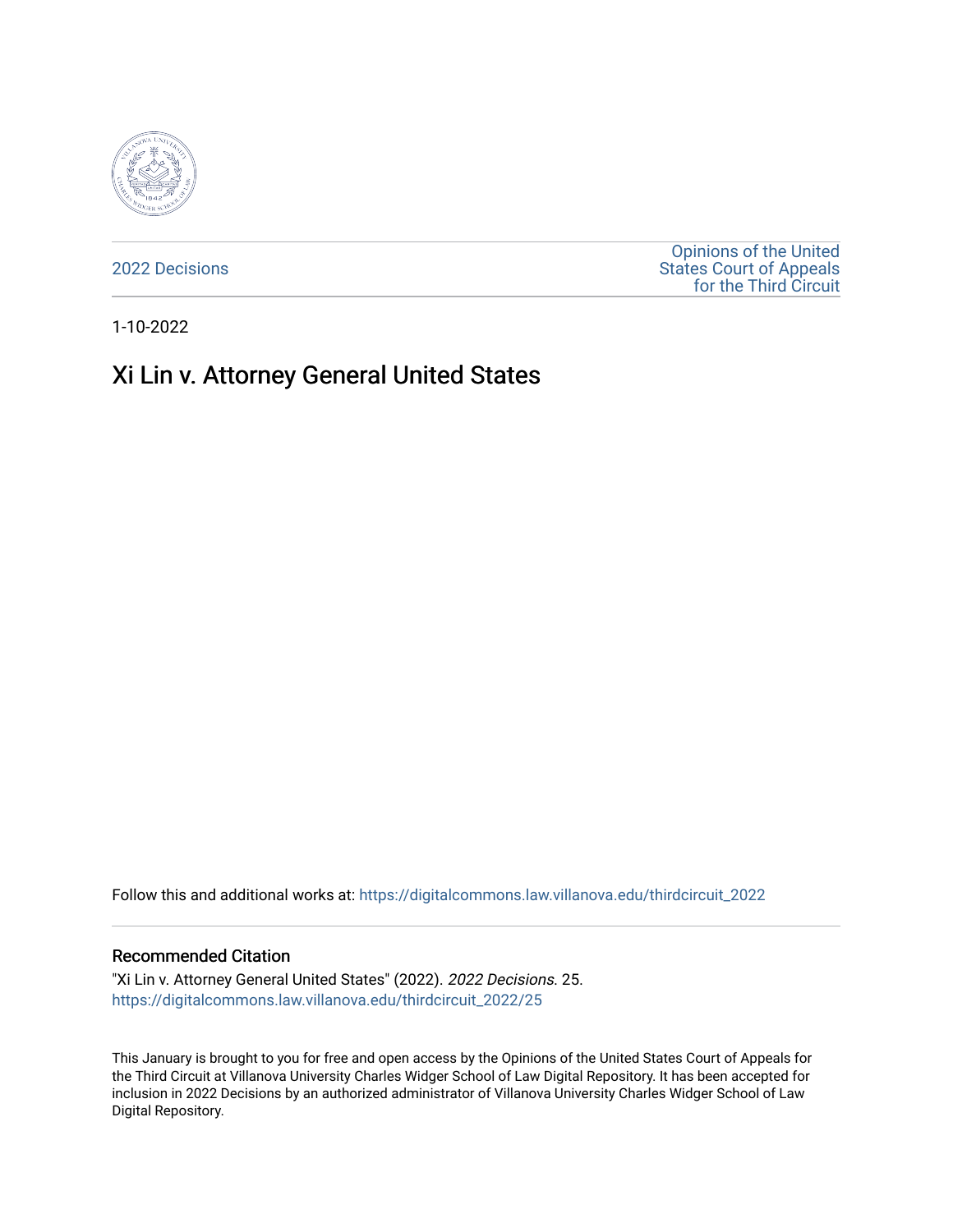### NOT PRECEDENTIAL

### UNITED STATES COURT OF APPEALS FOR THE THIRD CIRCUIT

No. 21-1286

#### XI JIN LIN, Petitioner

v.

## ATTORNEY GENERAL UNITED STATES OF AMERICA  $\frac{1}{2}$

On Petition for Review from an Order of the Board of Immigration Appeals (Board No. A077-122-613)

Submitted Pursuant to Third Circuit LAR 34.1(a) December 10, 2021

Before: SHWARTZ, PORTER, FISHER, *Circuit Judges*.

(Filed: January 10, 2022)  $\mathcal{L}_\text{max}$ 

OPINION\*

FISHER, *Circuit Judge*.

Xi Jin Lin petitions for review of the decision of the Board of Immigration

Appeals (BIA), which denied her motion to reopen her removal proceedings *sua sponte*.

<sup>\*</sup> This disposition is not an opinion of the full Court and pursuant to I.O.P. 5.7 does not constitute binding precedent.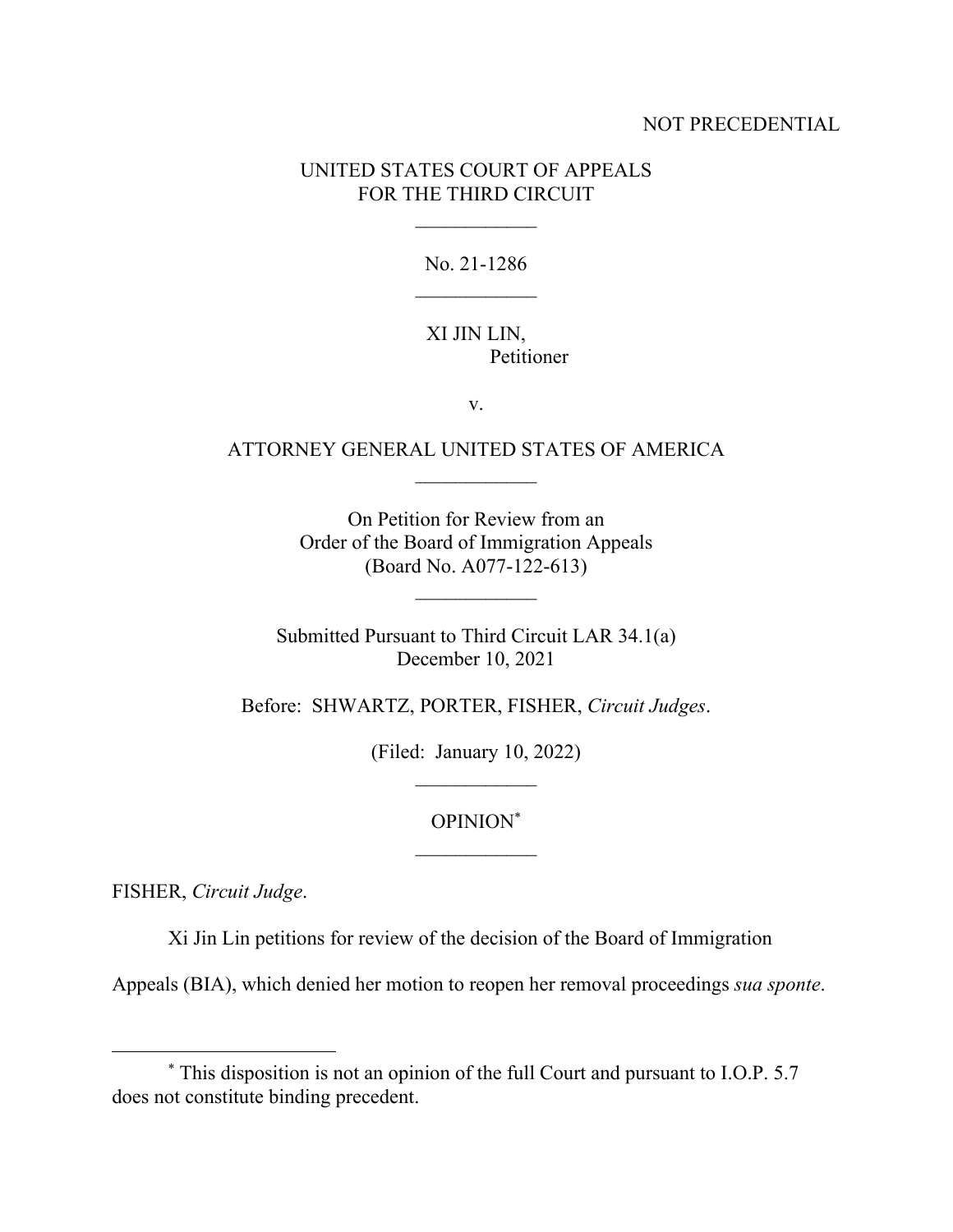Because we do not have jurisdiction, we will dismiss the petition.

Generally, an individual may file only one motion to reopen and must do so within  $90$  days of the entry of the order of removal.<sup>1</sup> Outside of these constraints, however, a regulation applicable to Lin's motion to reopen allowed the BIA to "at any time reopen or reconsider on its own motion any case in which it has rendered a decision."<sup>2</sup> Because of the regulatory language regarding "the BIA acting 'on its own motion,' this . . . is known as *sua sponte* reopening—although . . . an alien usually has to ask the BIA to act."3 Under the regulations in effect when the BIA denied reopening in this case, the BIA's discretion with regard to *sua sponte* reopening was "essentially unlimited."<sup>4</sup> It could deny such a motion even if the movant "made out a *prima facie* case for relief."5 The BIA granted *sua sponte* reopening based on these regulations "'sparingly' and in 'exceptional situations' only."6

Although courts generally may review the actions of administrative agencies,

"review is not available in those rare circumstances where . . . a court would have no

<sup>3</sup> *Park v. Att'y Gen.*, 846 F.3d 645, 650 (3d Cir. 2017).

<sup>4</sup> *Id.* at 651.

 $58$  C.F.R. § 1003.2(a).

 $18$  U.S.C. § 1229a(c)(7).

 $28$  C.F.R. § 1003.2(a) (eff. until Jan. 14, 2021). This regulation was superseded by a more circumscribed grant of reopening authority. *See* 85 Fed. Reg. 81588, 81591 (Dec. 16, 2020).

<sup>6</sup> *Park*, 846 F.3d at 650 (quoting *In re G–D–*, 22 I. & N. Dec. 1132, 1133-34 (BIA 1999)).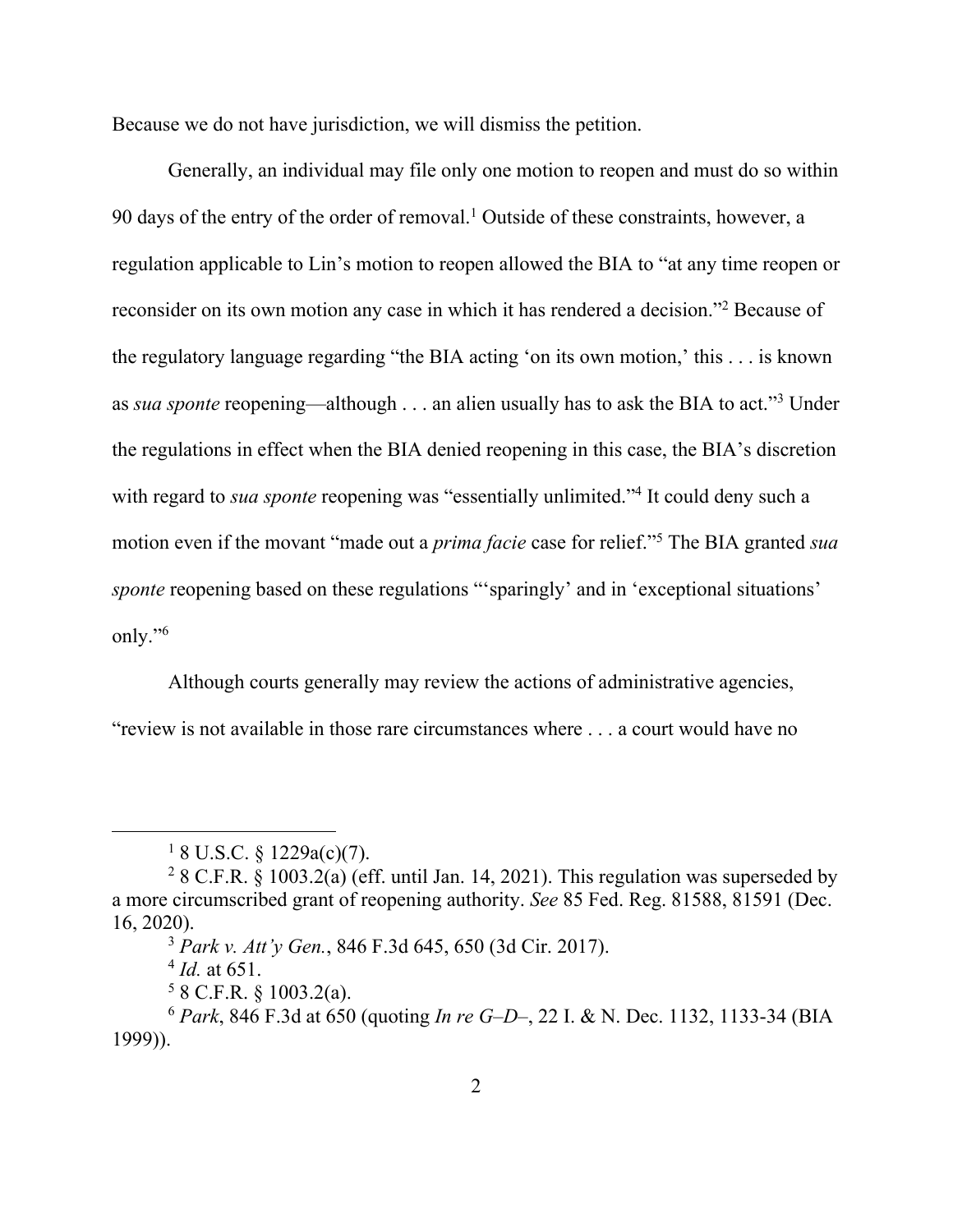meaningful standard against which to judge the agency's exercise of discretion."7 The denial of a motion to reopen *sua sponte* is just such a situation—we normally lack jurisdiction because these orders are "functionally unreviewable."<sup>8</sup> There are, however, two exceptions. We have jurisdiction where "the BIA relies on an incorrect legal premise" or "has limited its [own] discretion via a policy, rule, [or] settled course of adjudication."<sup>9</sup> Lin argues that these exceptions are met. We disagree.

Lin contends that the BIA "erred as a matter of law by providing no rational explanation . . . for why [her] motion failed to show an exceptional situation" warranting *sua sponte* reopening.10 She does not explain how this purported failure would constitute reliance on an incorrect legal premise and thus confer jurisdiction. But, assuming it would, the BIA did not fail to explain its decision. It is required "only to show that it has reviewed the record and grasped the movant's claims."11 The BIA's order states that "the motion does not establish an exceptional situation warranting exercise of [the] limited discretionary power [to reopen proceedings *sua sponte*],"12 and cites *Matter of H-Y-Z-*. 13 *H-Y-Z-* is sufficiently parallel to this case that, by citing it, the BIA showed that it

<sup>7</sup> *Calle-Vujiles v. Ashcroft*, 320 F.3d 472, 474-75 (3d Cir. 2003) (quoting *M.B. v. Quarantillo*, 301 F.3d 109, 112 (3d Cir. 2002)).

<sup>8</sup> *Park*, 846 F.3d at 651.

<sup>9</sup> *Id.* at 651, 653.

<sup>10</sup> Pet. Br. 15.

<sup>11</sup> *Sevoian v. Ashcroft*, 290 F.3d 166, 178 (3d Cir. 2002).

 $12$  JA 3.

<sup>13 28</sup> I. & N. Dec. 156, 159-62 (BIA 2020).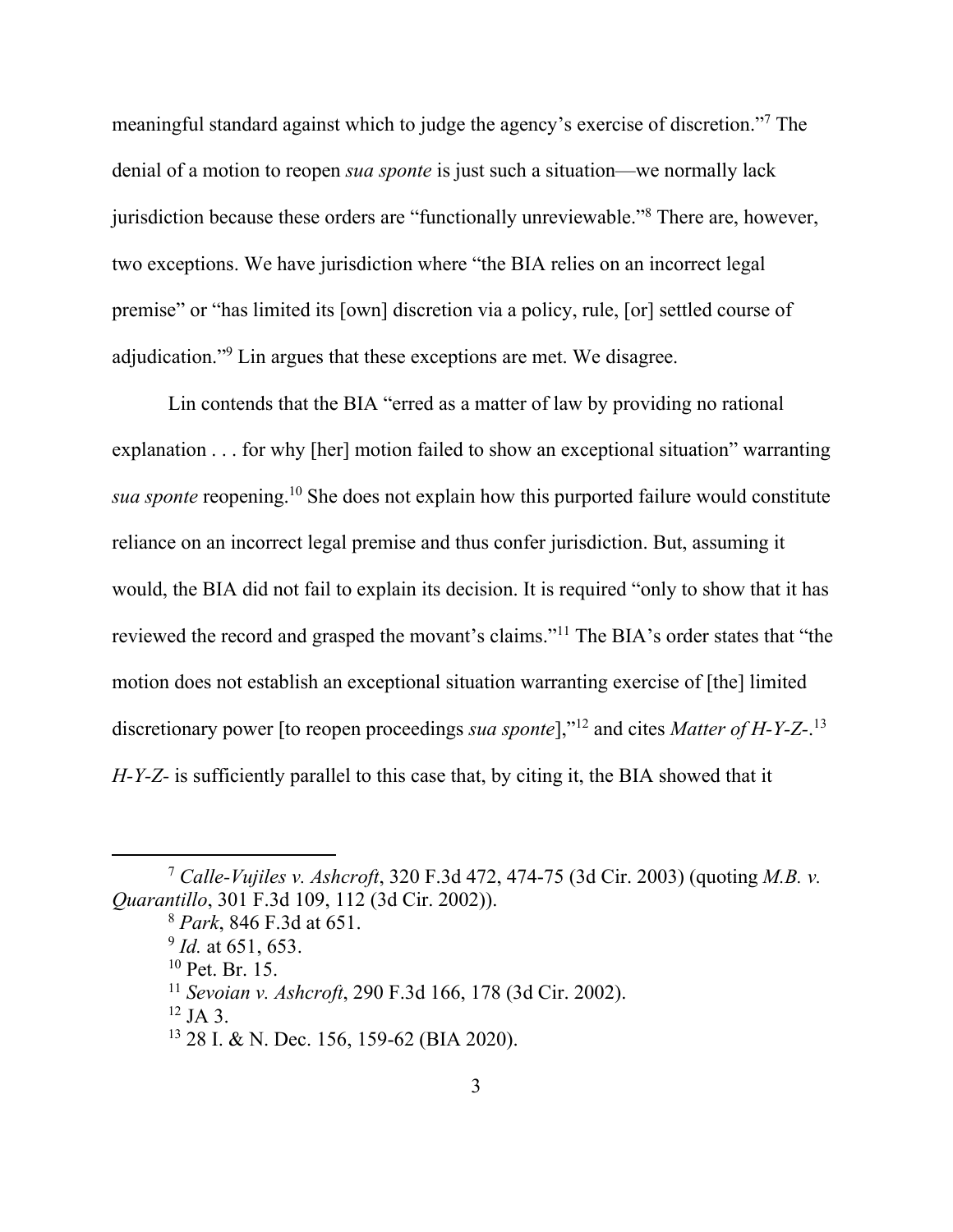"reviewed the record and grasped [Lin's] claims."14

The procedural history in *H-Y-Z-* is the same as here: the petitioner filed an asylum application that the immigration judge  $(II)$  held to be frivolous<sup>15</sup>—that is, "deliberately" fabricated."16 In *H-Y-Z-*, as here, the BIA dismissed the petitioner's appeal and the agency denied a motion to reopen.17 Many years later (roughly fourteen years in both *H-Y-Z* and this case), the petitioner filed a second motion to reopen.<sup>18</sup>

In *H-Y-Z-*, the BIA explained that it does not reopen a case and vacate a frivolousness finding "[a]bsent a showing of prejudice on account of ineffective assistance of counsel, or a showing that clearly undermines the validity and finality of the finding."19 The petitioner in *H-Y-Z-* did not make either showing, so the BIA denied the motion to reopen.20 Here, by citing *H-Y-Z-*, the BIA indicated that Lin also failed to make either showing.<sup>21</sup> Thus, the BIA adequately explained its ruling.

Lin also fails to demonstrate the other possible basis for jurisdiction—that "the BIA has limited its [own] discretion."<sup>22</sup> Lin argues that the BIA did so through its holding in *H-Y-Z-* that limited the grounds for reopening and vacating a frivolousness finding to

- 15 28 I. & N. Dec. at 156-57.
- $16$  8 C.F.R. § 1208.20(a)(1).
- <sup>17</sup> 28 I. & N. Dec. at 156.
- <sup>18</sup> *Id.* at 156-57.
- <sup>19</sup> *Id.* at 160.
- <sup>20</sup> *Id.* at 161-62.
- <sup>21</sup> *See id.*
- <sup>22</sup> *Park*, 846 F.3d at 653.

<sup>14</sup> *Sevoian*, 290 F.3d at 178.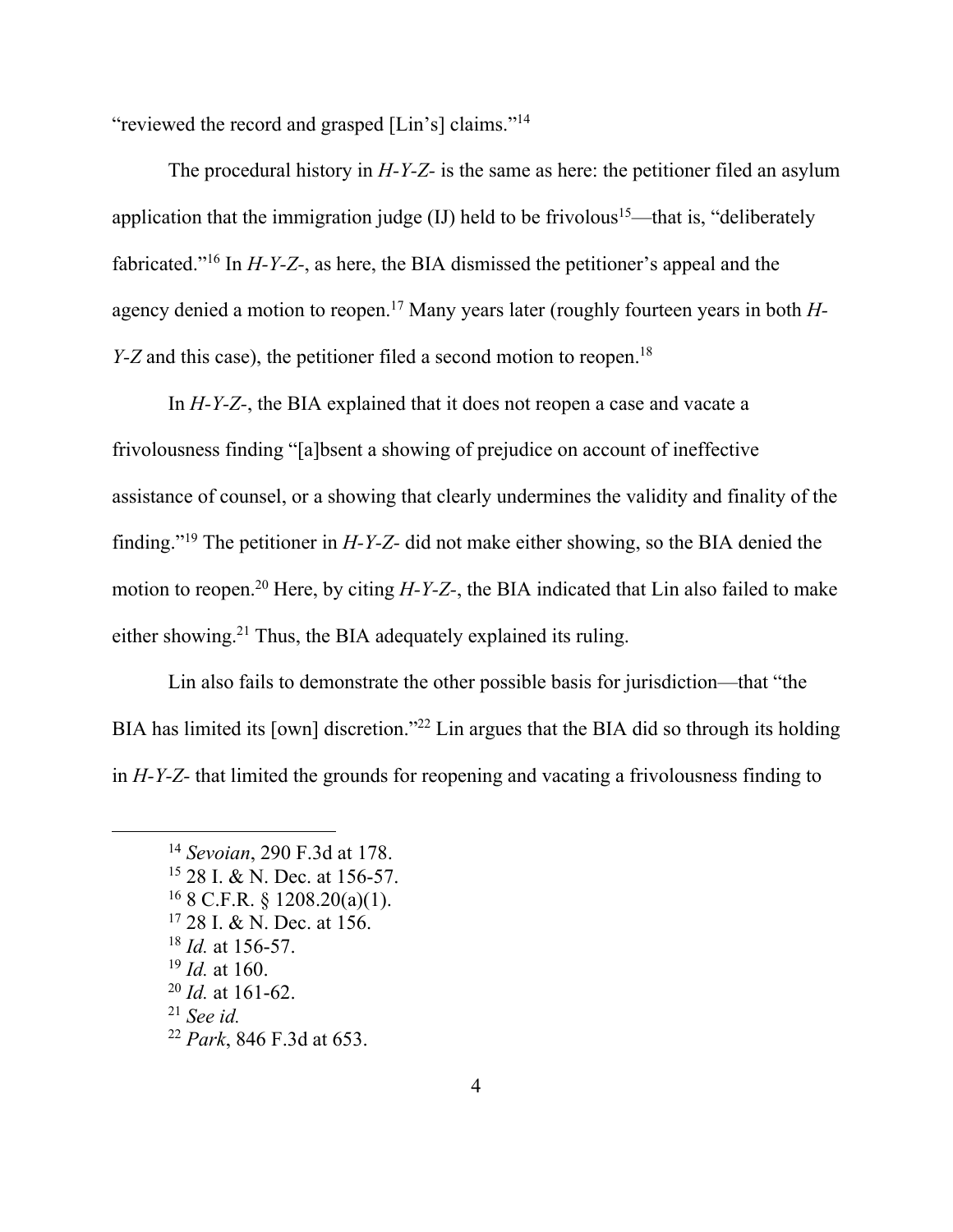(1) ineffective assistance of counsel (not applicable here) or (2) something that undermines the validity or finality of the finding.<sup>23</sup> According to Lin, the BIA impermissibly deviated from this rule because the frivolousness finding was invalid: prior to the IJ's finding, she says, she did not receive required warnings or have the chance to explain the issues with her testimony.

This argument, however, relies on law that was not in effect until well after the relevant time period. The regulation that applied to Lin's frivolous asylum application provided:

[A]n applicant is subject to the provisions of section  $208(d)(6)$  of the Act [making an alien "permanently ineligible for any benefits under this chapter" if he or she has "knowingly made a frivolous application for asylum"] only if the alien received the notice required by section  $208(d)(4)(A)$  of the Act and a final order by an immigration judge or the Board of Immigration Appeals specifically finds that the alien knowingly filed a frivolous asylum application.<sup>24</sup>

During the relevant time period, Immigration and Nationality Act  $\S 208(d)(4)(A)$ required that "[a]t the time of filing an application for asylum, the Attorney General shall ... advise the alien ... of the consequences ... of knowingly filing a frivolous application for asylum."25 Lin was so advised. Her asylum application form read, immediately above her signature: "*WARNING*: . . . . Applicants determined to have

<sup>23</sup> *H-Y-Z-*, 28 I. & N. Dec. at 160.

<sup>24 8</sup> C.F.R. §§ 208.20(a), 1208.20(a); *see also* 8 U.S.C. § 1158(d)(6) for the inserted language.

 $258 \text{ U.S.C.} 81158 \text{ (d)}(4)$ .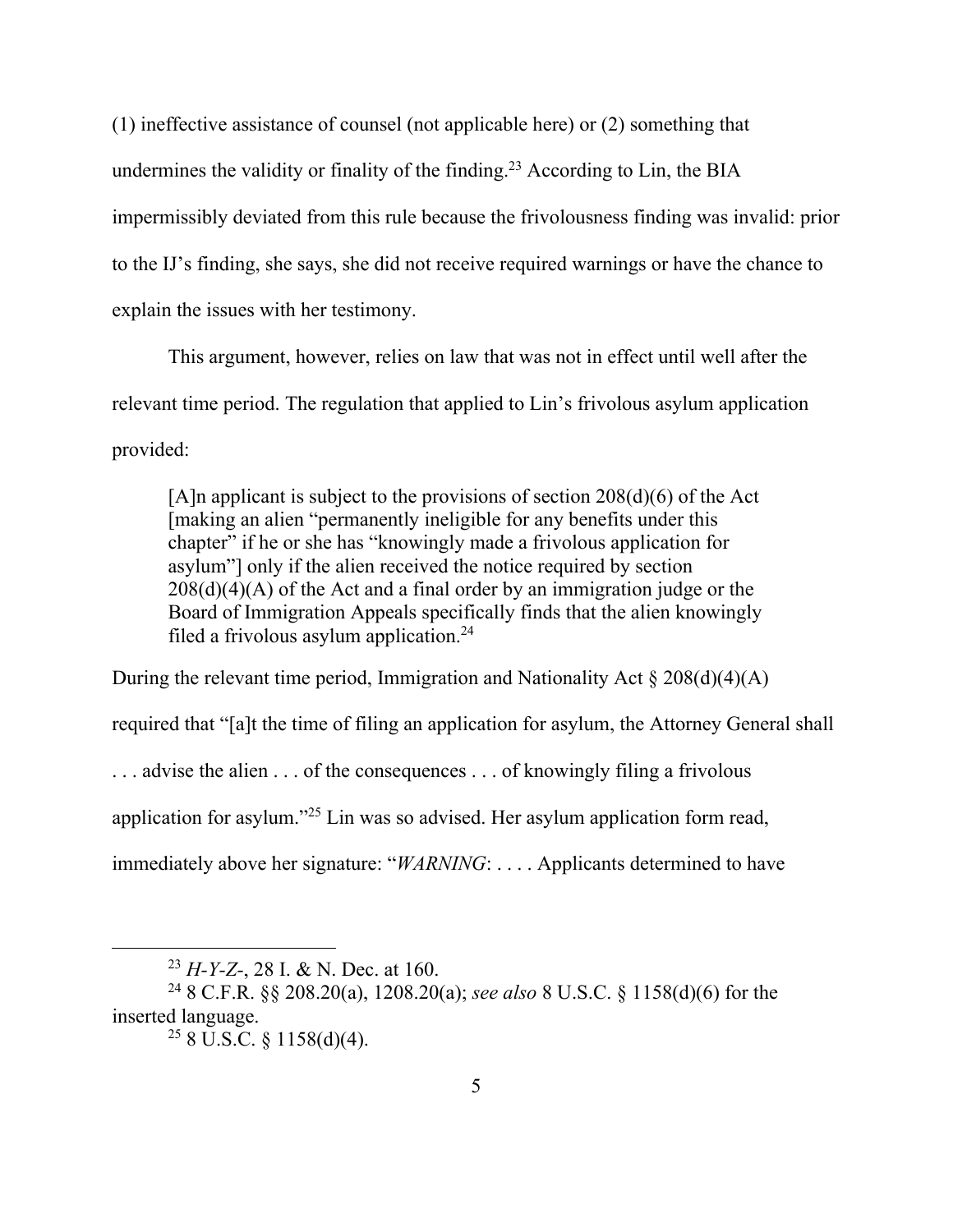knowingly made a frivolous application for asylum will be permanently ineligible for any benefits under the Immigration and Nationality Act."26

As for Lin's argument that she did not have the chance to explain the issues with her testimony, the applicable regulation required that, "during the course of the proceedings, [Lin] . . . had sufficient opportunity to account for any discrepancies or implausible aspects of the claim."27 The transcript of the asylum hearing shows that she had ample opportunity to testify about the matters that formed the basis of the frivolousness finding. In sum, Lin received the required warning and opportunity to explain.28

The IJ was required to "specifically find[] that [Lin] knowingly filed a frivolous asylum application."29 Lin argues that the IJ fell short of this requirement, and the validity of the frivolousness finding was undermined, because the IJ found merely that her husband fabricated his asylum claim and that Lin's application differed from her

 $298$  C.F.R.  $\S 208.20(a)$ , 1208.20(a).

 $26$  JA 762.

<sup>&</sup>lt;sup>27</sup> 8 C.F.R.  $\S$  208.20(a)(1), 1208.20(a)(1).

 $28 \text{ Lin's application was determined to be frivolous in } 2002$ . Several years later, the BIA provided additional guidance regarding frivolousness findings. *Matter of Y-L-*, 24 I. & N. Dec. 151, 159-60 (BIA 2007) ("[I]t would be a good practice for an Immigration Judge who believes that an applicant may have submitted a frivolous asylum application to bring this concern to the attention of the applicant prior to the conclusion of proceedings."); *Matter of B-Y-*, 25 I. & N. Dec. 236, 241 (BIA 2010) (the IJ must "identify[] the inconsistencies or other reasons relied upon in the frivolousness finding" and "make specific findings based on cogent reasoning that material aspects of the claim were deliberately fabricated"). Lin cites these cases, but she admits they post-date her frivolousness finding and does not argue they should apply retroactively.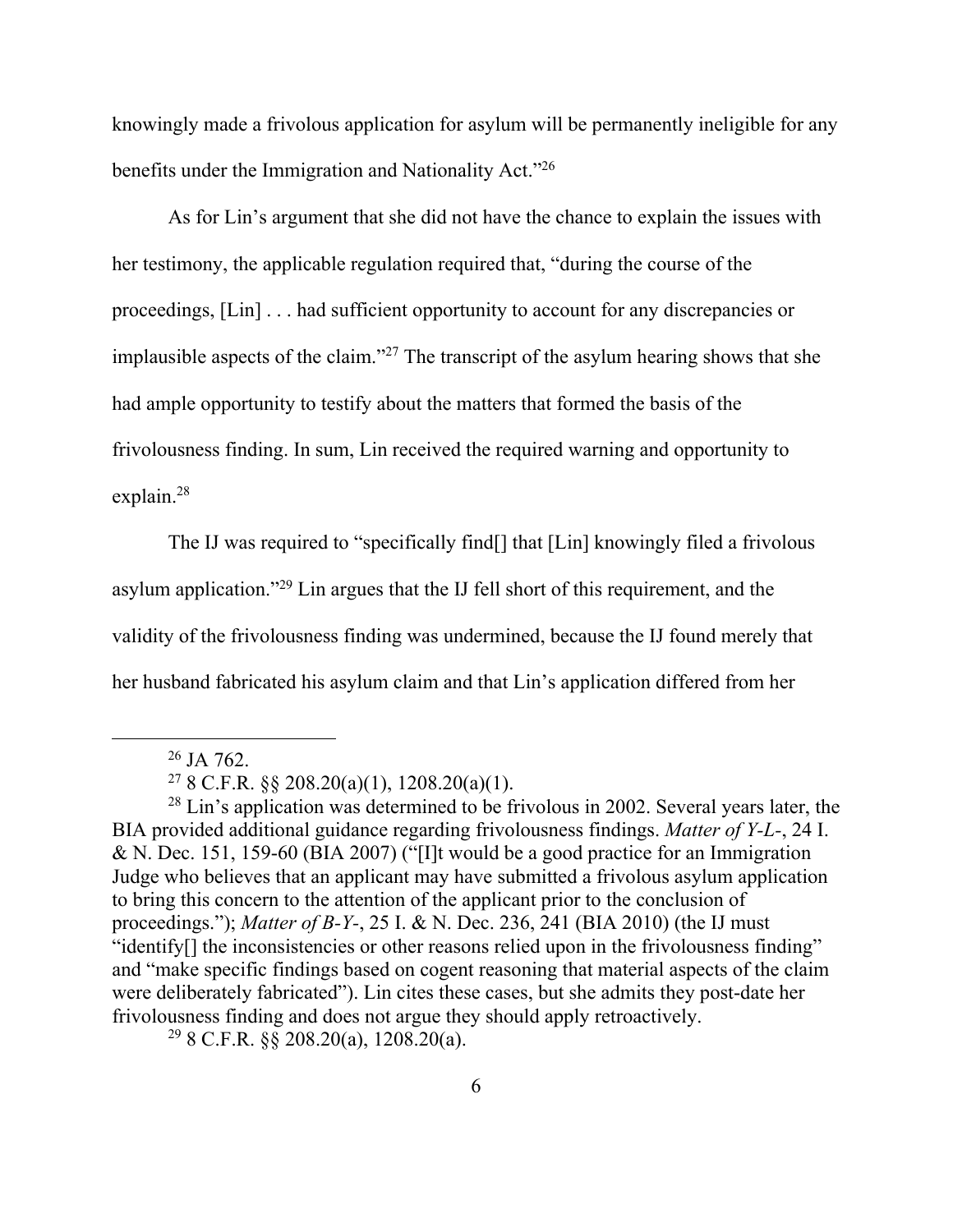husband's. Upon examination of the IJ's decision, Lin's argument is unpersuasive.

The IJ discussed the discrepancies between Lin's asylum application and her husband's—that Lin conceived a child at a time when her husband stated that he was apart from Lin, and that the spouses differed about whether Lin was forcibly sterilized or underwent a forcible abortion. The IJ also found that Lin's testimony about her forced abortion was "incredible and illogical," and that it left "the impression that [she] was guessing as to what an abortion actually involved and had never undergone an abortion."30 The IJ held that "[t]he main focus of [Lin's asylum] claim was the forced abortion," which he found "totally incredible."31 Therefore, the IJ concluded that Lin "filed a frivolous application that is totally fabricated."32 Lin's testimony about her abortion is unrelated to anything her husband stated in his asylum application, so the IJ found that Lin specifically—not just her husband—"knowingly filed a frivolous asylum application."33

Lin attempts to cast doubt on the validity of the frivolousness finding by pointing to an oddity in the procedural history of her case. In 2006, she filed her first motion to reopen based on changed country conditions; the motion did not mention the frivolousness finding. The BIA denied the motion on the merits and did not allude to the

 $32$  *Id*.

 $30$  JA 505.

 $31$  JA 509.

<sup>33 8</sup> C.F.R. §§ 208.20(a), 1208.20(a).